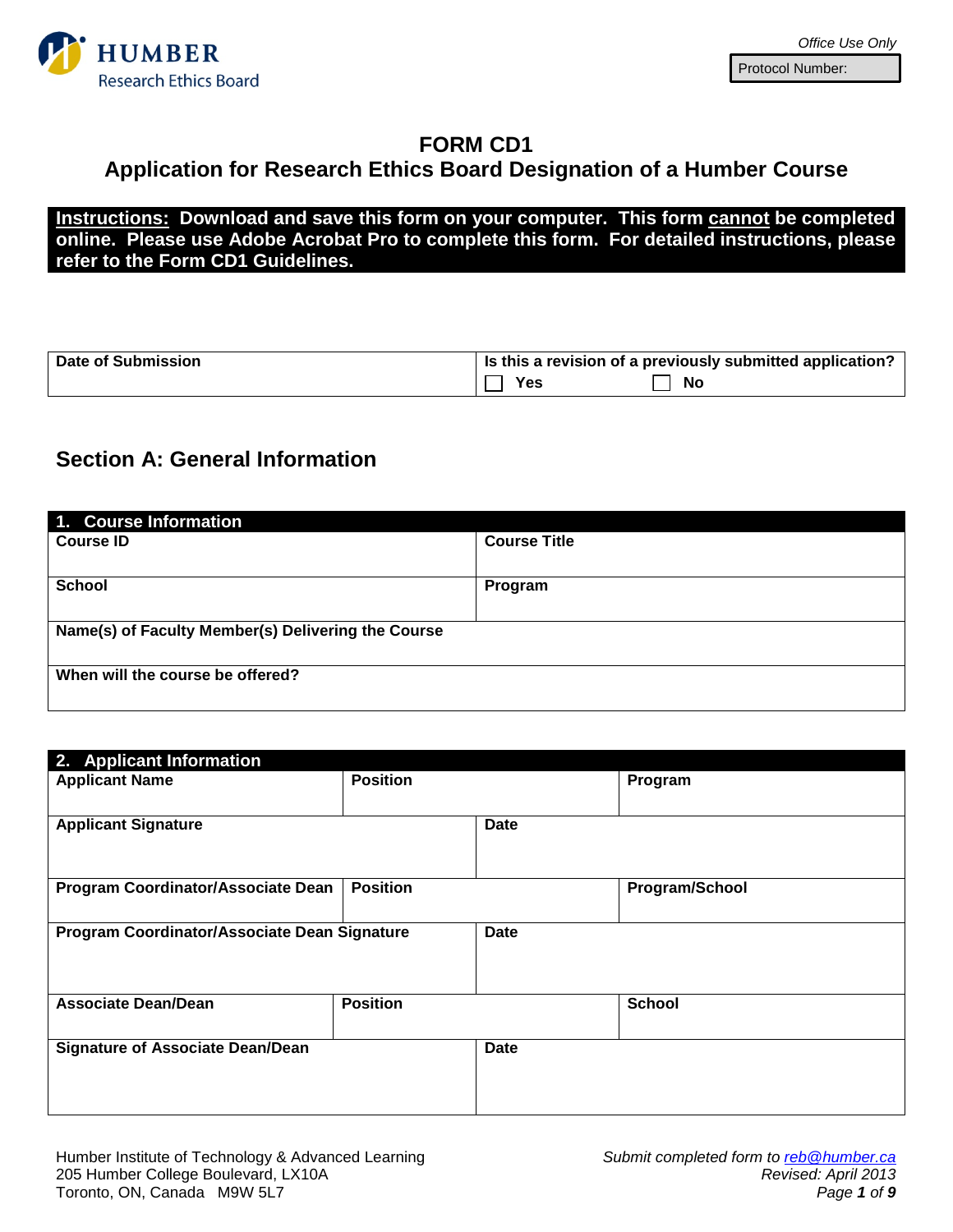

# **Section B: Course Research Project Details**

| 3. Project Description<br>Briefly describe the student project that will be completed during the course (250 words).                                                |    |
|---------------------------------------------------------------------------------------------------------------------------------------------------------------------|----|
| Include a copy of the assignment with this application (see Section D: Appendices).                                                                                 |    |
|                                                                                                                                                                     |    |
|                                                                                                                                                                     |    |
|                                                                                                                                                                     |    |
|                                                                                                                                                                     |    |
|                                                                                                                                                                     |    |
|                                                                                                                                                                     |    |
|                                                                                                                                                                     |    |
|                                                                                                                                                                     |    |
|                                                                                                                                                                     |    |
|                                                                                                                                                                     |    |
|                                                                                                                                                                     |    |
|                                                                                                                                                                     |    |
|                                                                                                                                                                     |    |
|                                                                                                                                                                     |    |
|                                                                                                                                                                     |    |
|                                                                                                                                                                     |    |
|                                                                                                                                                                     |    |
|                                                                                                                                                                     |    |
|                                                                                                                                                                     |    |
|                                                                                                                                                                     |    |
| $\overline{Yes}$                                                                                                                                                    | No |
| Will all students in the course carry out the same research project?<br>If no, briefly explain the ways that the student research projects will differ (250 words). |    |
|                                                                                                                                                                     |    |
|                                                                                                                                                                     |    |
|                                                                                                                                                                     |    |
|                                                                                                                                                                     |    |
|                                                                                                                                                                     |    |
|                                                                                                                                                                     |    |
|                                                                                                                                                                     |    |
|                                                                                                                                                                     |    |
|                                                                                                                                                                     |    |
|                                                                                                                                                                     |    |
|                                                                                                                                                                     |    |
|                                                                                                                                                                     |    |
|                                                                                                                                                                     |    |
|                                                                                                                                                                     |    |
|                                                                                                                                                                     |    |
|                                                                                                                                                                     |    |
|                                                                                                                                                                     |    |
|                                                                                                                                                                     |    |
|                                                                                                                                                                     |    |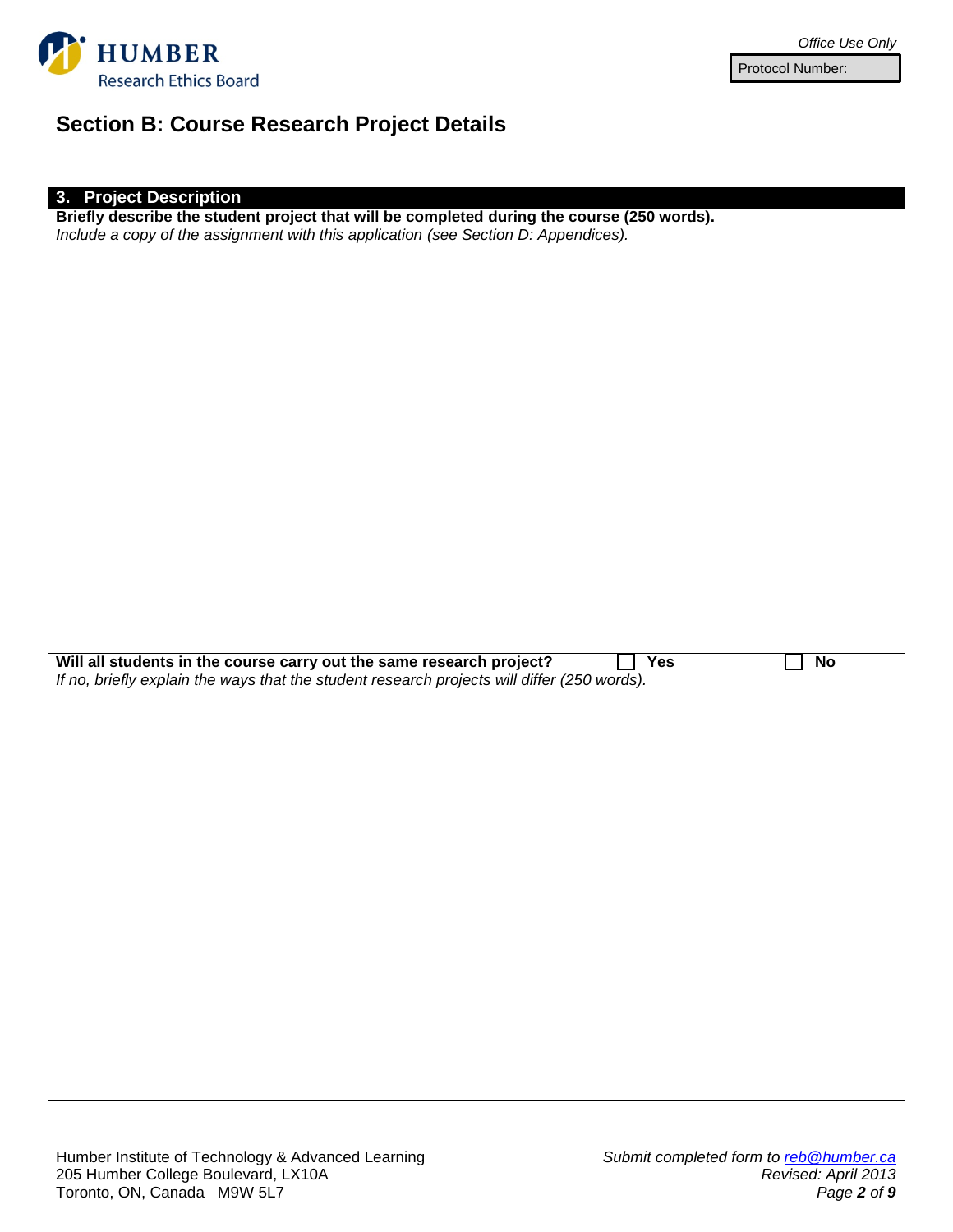

#### **4. Instruction for Students**

**Outline plan for instructing students about research ethics (250 words).**

*Include copies of any printed materials that will be supplied to students (see Section D: Appendices).*

#### **5. Submission and Approval of Proposals**

**Outline the procedures for submission and approval of student research proposals, and the plan for monitoring student research projects (250 words).**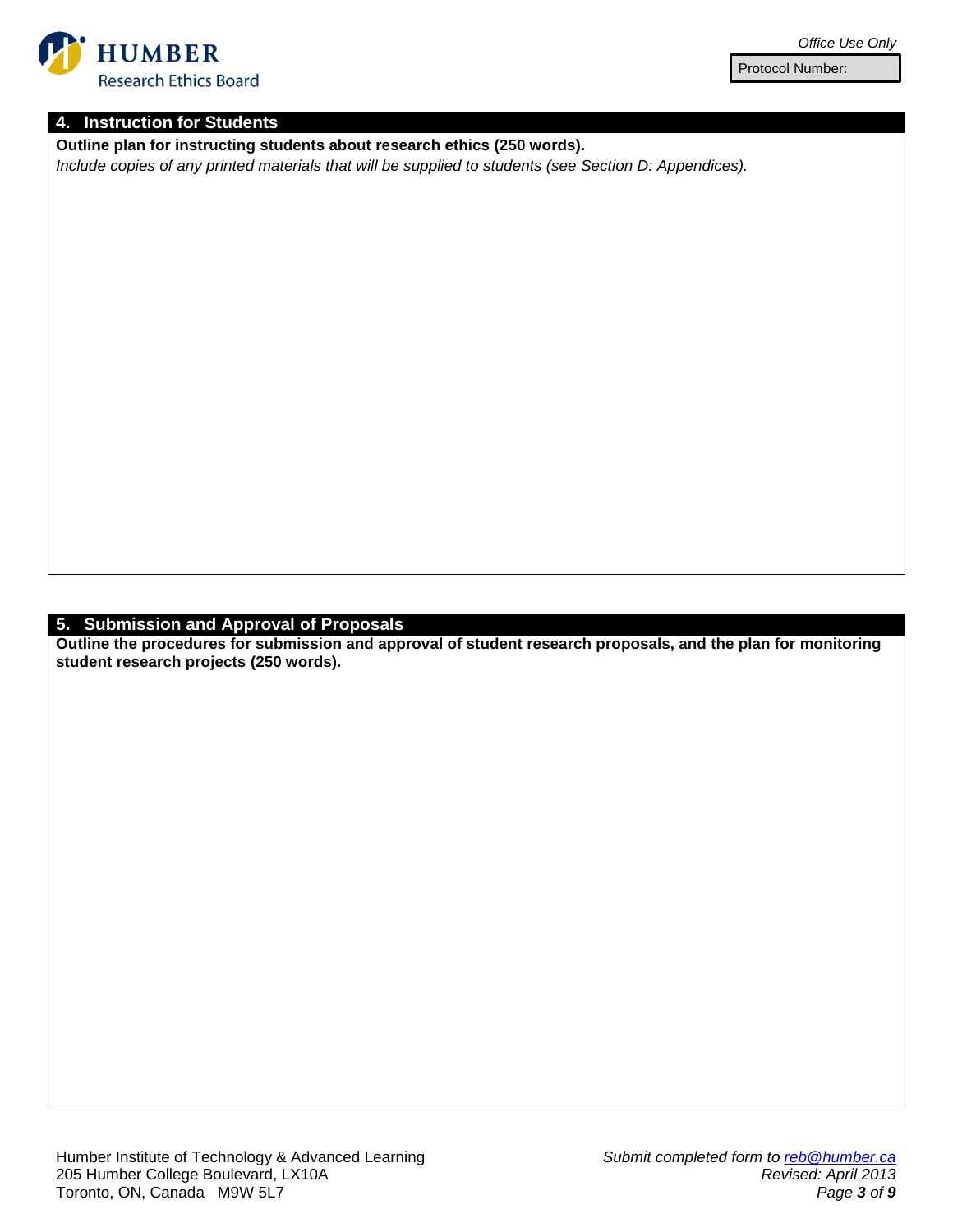

## **Section C: Ethical Considerations**

#### **6. Consent**

**Outline the method that will be used to gain consent of participants (250 words).** *Copies of information letters and/or consent forms must be included with this application (see Section H: Appendices).*

#### **7. Privacy**

**Describe the measures that will be taken to ensure the privacy of participants (250 words).**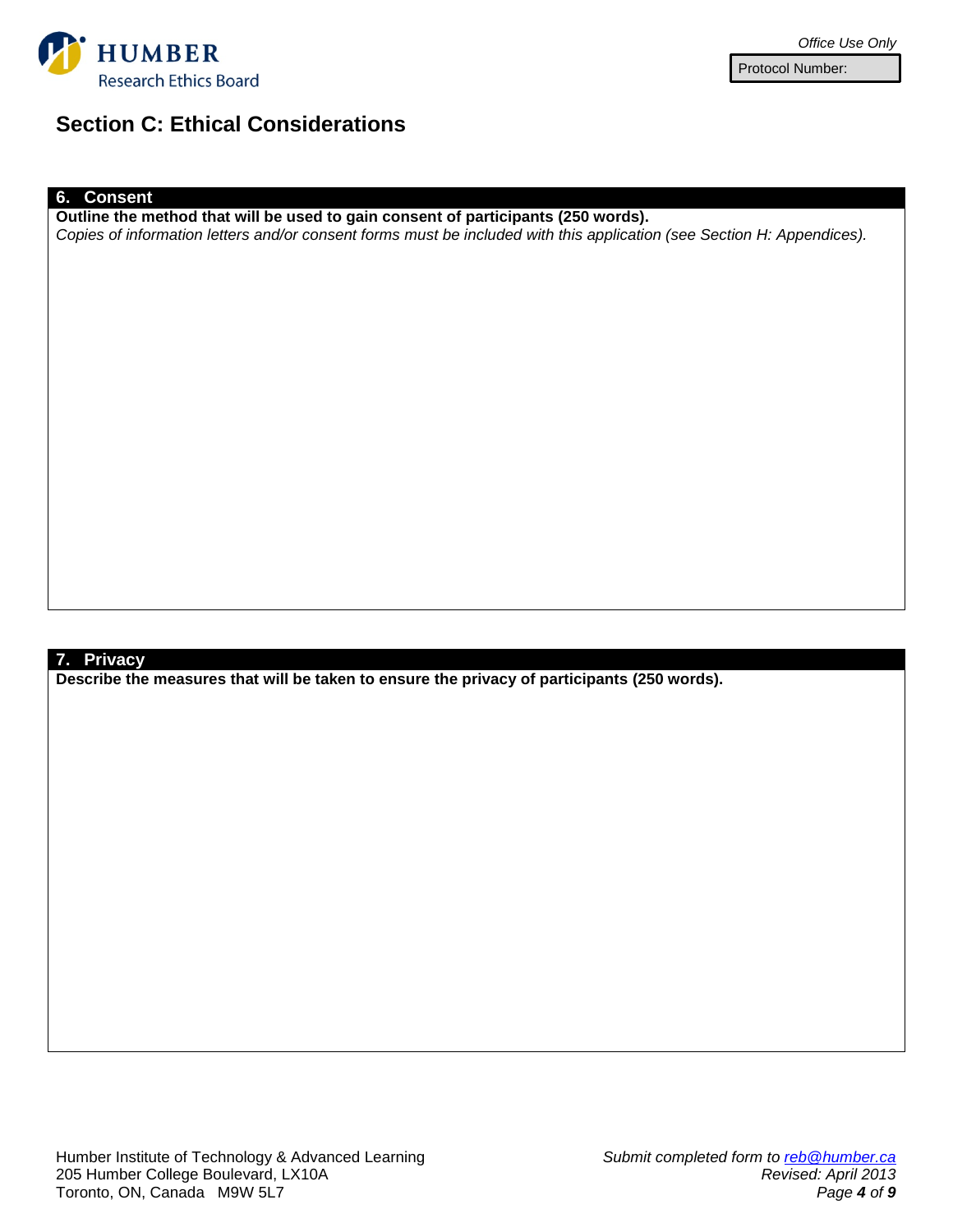

#### **8. Data Storage**

**Describe where and how all data (electronic and hard copy) will be stored (250 words).**

### **9. Data Disposal**

**Describe how and when all data (electronic and hard copy) will be destroyed (250 words).**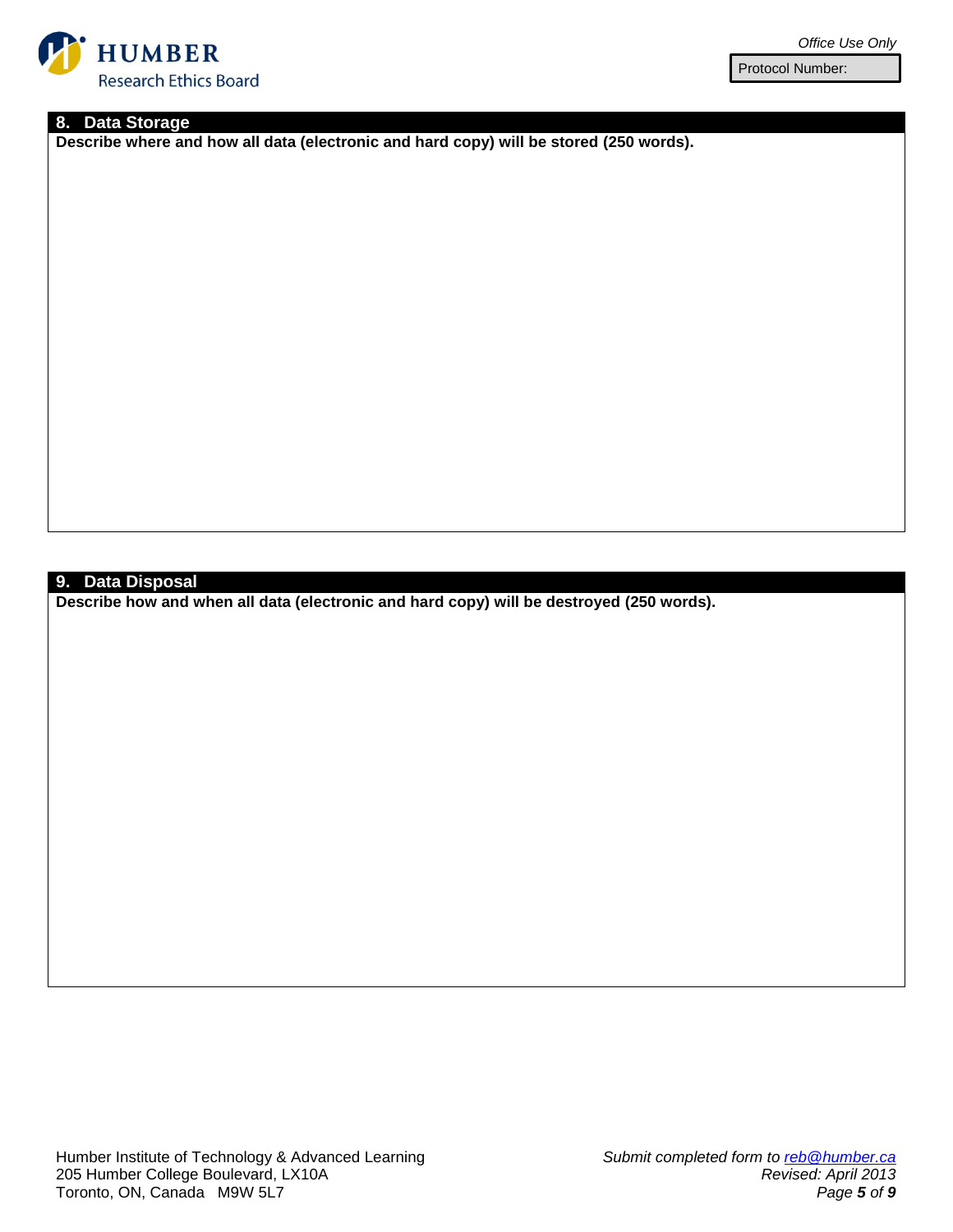

| 10. Location<br>Will the research be conducted off-campus?<br>Yes<br><b>No</b><br>If yes, indicate where the research will be conducted, and describe why this is necessary (250 words). |
|------------------------------------------------------------------------------------------------------------------------------------------------------------------------------------------|
|                                                                                                                                                                                          |
|                                                                                                                                                                                          |
|                                                                                                                                                                                          |
|                                                                                                                                                                                          |
|                                                                                                                                                                                          |
|                                                                                                                                                                                          |
|                                                                                                                                                                                          |
|                                                                                                                                                                                          |
|                                                                                                                                                                                          |
|                                                                                                                                                                                          |
|                                                                                                                                                                                          |
|                                                                                                                                                                                          |
|                                                                                                                                                                                          |
|                                                                                                                                                                                          |
|                                                                                                                                                                                          |
|                                                                                                                                                                                          |
|                                                                                                                                                                                          |
|                                                                                                                                                                                          |
|                                                                                                                                                                                          |
|                                                                                                                                                                                          |
|                                                                                                                                                                                          |
|                                                                                                                                                                                          |
|                                                                                                                                                                                          |
|                                                                                                                                                                                          |
|                                                                                                                                                                                          |
|                                                                                                                                                                                          |
|                                                                                                                                                                                          |
|                                                                                                                                                                                          |
|                                                                                                                                                                                          |
|                                                                                                                                                                                          |
| 11. External Sponsorship<br>If the research is being conducted for an external sponsor, will the sponsor(s) be paying any fees to Humber or                                              |
|                                                                                                                                                                                          |
|                                                                                                                                                                                          |
| to the students?<br>N/A<br><b>Yes</b><br><b>No</b>                                                                                                                                       |
| If yes, indicate who the sponsor is, the amount of fees involved, who they are being paid to, and what the sponsors expect                                                               |
|                                                                                                                                                                                          |
| to receive in return (250 words).                                                                                                                                                        |
|                                                                                                                                                                                          |
|                                                                                                                                                                                          |
|                                                                                                                                                                                          |
|                                                                                                                                                                                          |
|                                                                                                                                                                                          |
|                                                                                                                                                                                          |
|                                                                                                                                                                                          |
|                                                                                                                                                                                          |
|                                                                                                                                                                                          |
|                                                                                                                                                                                          |
|                                                                                                                                                                                          |
|                                                                                                                                                                                          |
|                                                                                                                                                                                          |
|                                                                                                                                                                                          |
|                                                                                                                                                                                          |
|                                                                                                                                                                                          |
|                                                                                                                                                                                          |
|                                                                                                                                                                                          |
|                                                                                                                                                                                          |
|                                                                                                                                                                                          |
|                                                                                                                                                                                          |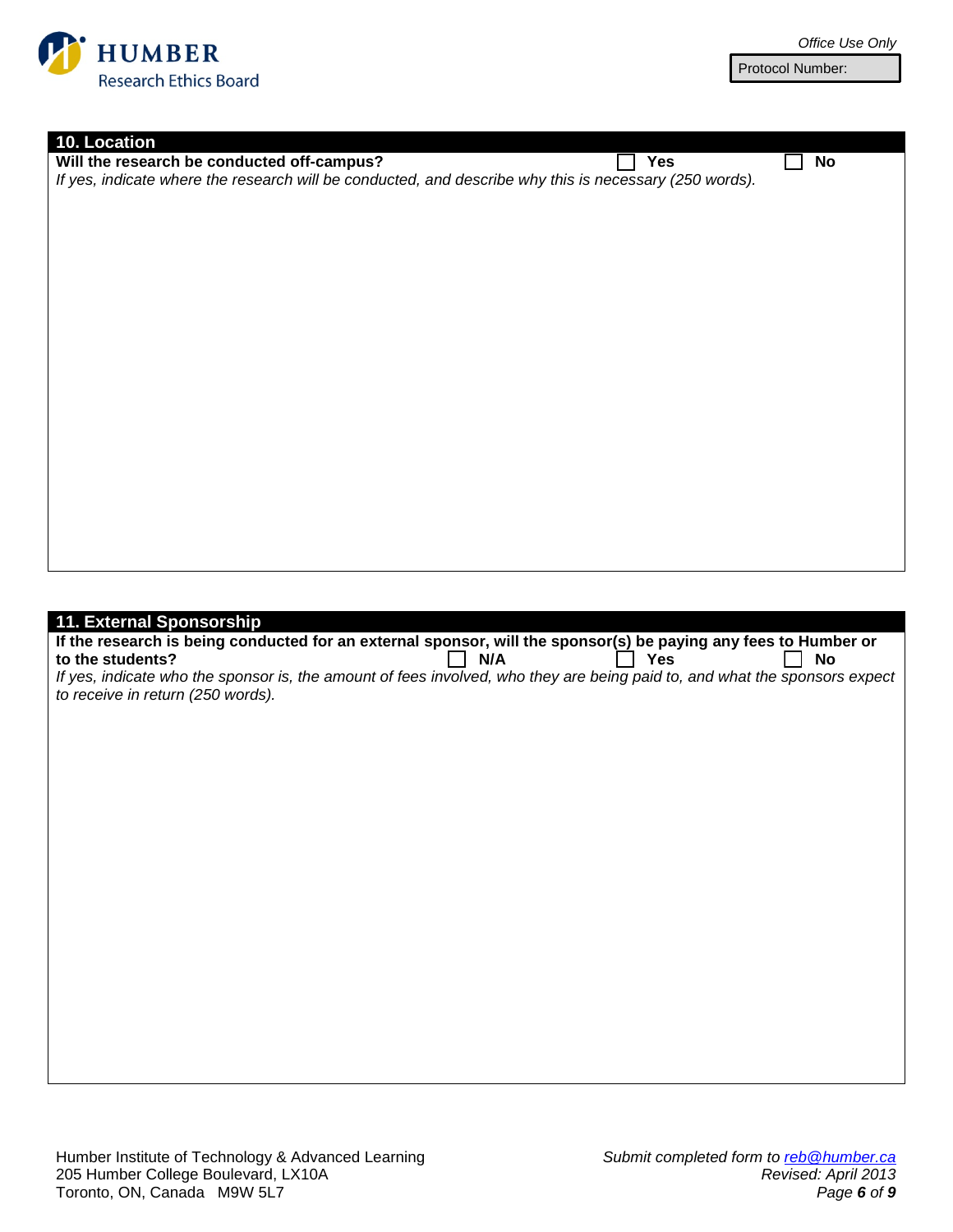

| Office Use Only |  |  |
|-----------------|--|--|
|-----------------|--|--|

| 12. Potential for Mandatory Reporting |  |  |
|---------------------------------------|--|--|
|---------------------------------------|--|--|

| Is it reasonably possible that the observations made during the research process could include information that                                                                                      |  |
|------------------------------------------------------------------------------------------------------------------------------------------------------------------------------------------------------|--|
| is subject to mandatory reporting (e.g. child abuse)?<br>Yes<br>No                                                                                                                                   |  |
| If yes, describe the nature of the information that may be subject to mandatory reporting, they type of harms that may be<br>uncovered, and the provisions made for mandatory reporting (250 words). |  |
|                                                                                                                                                                                                      |  |
|                                                                                                                                                                                                      |  |
|                                                                                                                                                                                                      |  |
|                                                                                                                                                                                                      |  |
|                                                                                                                                                                                                      |  |
|                                                                                                                                                                                                      |  |
|                                                                                                                                                                                                      |  |
|                                                                                                                                                                                                      |  |
|                                                                                                                                                                                                      |  |
|                                                                                                                                                                                                      |  |
|                                                                                                                                                                                                      |  |
|                                                                                                                                                                                                      |  |
|                                                                                                                                                                                                      |  |
|                                                                                                                                                                                                      |  |
|                                                                                                                                                                                                      |  |
|                                                                                                                                                                                                      |  |
|                                                                                                                                                                                                      |  |
|                                                                                                                                                                                                      |  |
|                                                                                                                                                                                                      |  |
|                                                                                                                                                                                                      |  |
| 13. Involvement of Schools, School Districts, First Nations Bands                                                                                                                                    |  |
| 10.11 the research presens involve contacting a school, school district, company or Firet Nationa Dond?                                                                                              |  |

**Will the research process involve contacting a school, school district, company or First Nations Band?**  $\Box$  Yes  $\Box$  No *If yes, describe the process for ensuring that approval has been granted for the employees or members of the agency,* 

*school, school district, company or First Nations Band to participate in the research (250 words).*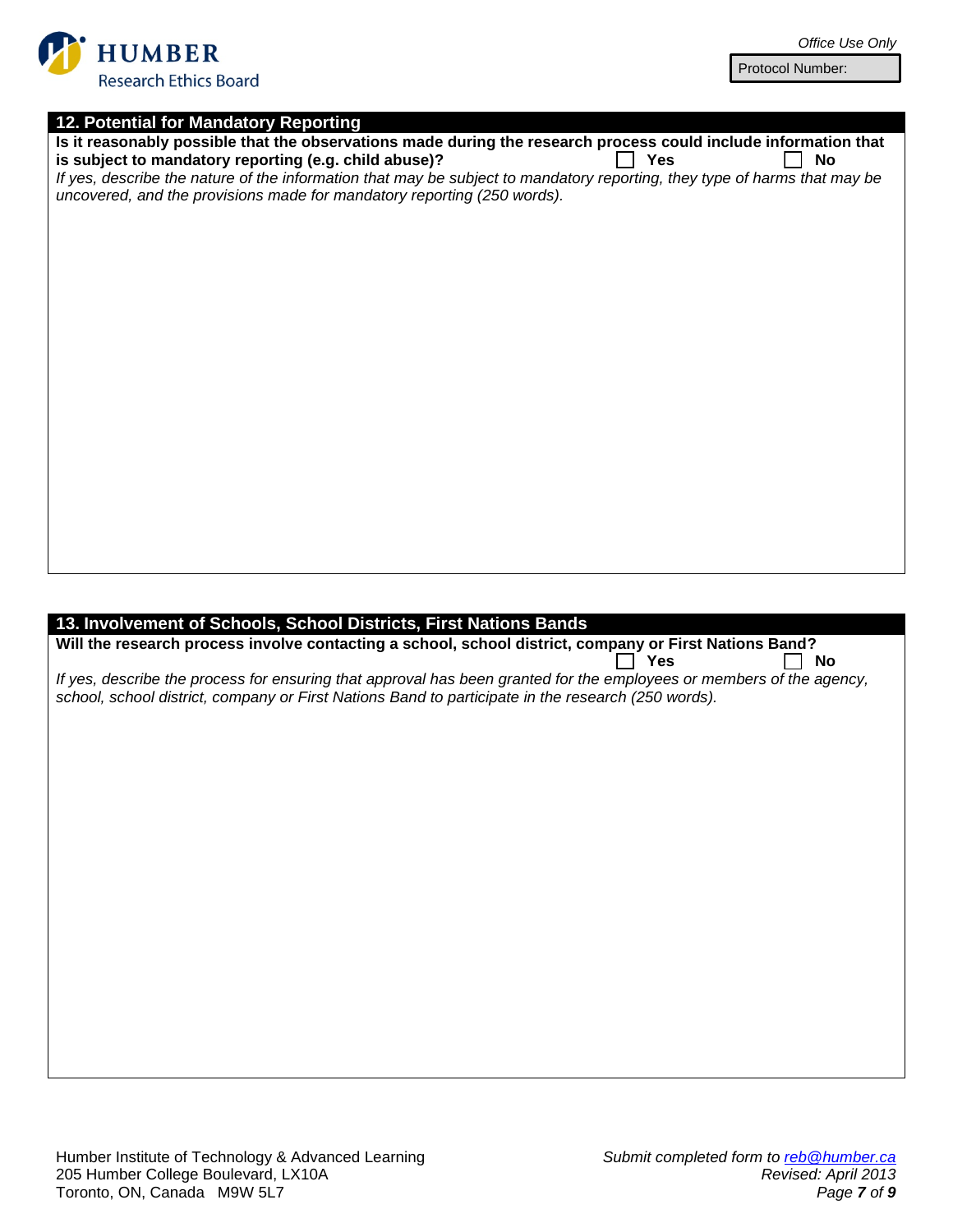

| 14. Involvement of Civil Servants or Managers of Agencies or Firms                                                        |
|---------------------------------------------------------------------------------------------------------------------------|
| Will the research process involve interviews with civil servants or managers of agencies or firms?                        |
| Yes<br>No                                                                                                                 |
| If yes, describe the process for ensuring that approval has been granted for the employees or managers of the agencies    |
| or firms to participate in the research (250 words).                                                                      |
|                                                                                                                           |
|                                                                                                                           |
|                                                                                                                           |
|                                                                                                                           |
|                                                                                                                           |
|                                                                                                                           |
|                                                                                                                           |
|                                                                                                                           |
|                                                                                                                           |
|                                                                                                                           |
|                                                                                                                           |
|                                                                                                                           |
|                                                                                                                           |
|                                                                                                                           |
|                                                                                                                           |
|                                                                                                                           |
|                                                                                                                           |
|                                                                                                                           |
|                                                                                                                           |
|                                                                                                                           |
|                                                                                                                           |
|                                                                                                                           |
| 15. Audio or Video Recording<br>Will data be audio or video recorded?<br>Yes<br>No                                        |
| If yes, describe how the audio or video data will be protected, and include a release for use of this data on the consent |
| form. Include a copy of the consent form with this application (see Section D: Appendices) (250 words).                   |
|                                                                                                                           |
|                                                                                                                           |
|                                                                                                                           |
|                                                                                                                           |
|                                                                                                                           |
|                                                                                                                           |
|                                                                                                                           |
|                                                                                                                           |
|                                                                                                                           |
|                                                                                                                           |
|                                                                                                                           |
|                                                                                                                           |
|                                                                                                                           |
|                                                                                                                           |
|                                                                                                                           |
|                                                                                                                           |
|                                                                                                                           |
|                                                                                                                           |
|                                                                                                                           |
|                                                                                                                           |